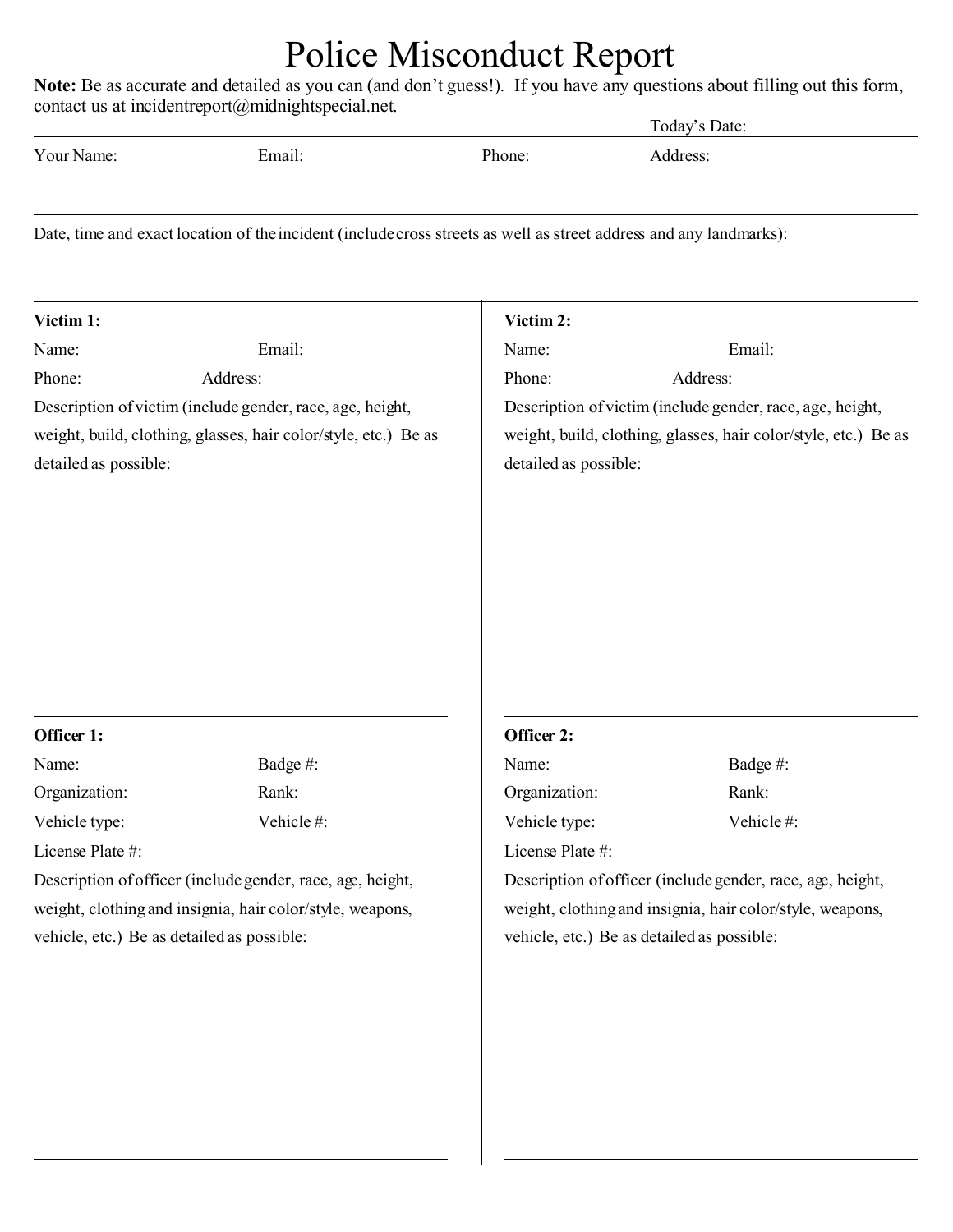| Your Name:                  | Email:                                                                                        | Phone:                      | Midnight Special Law Collective 2 of 3                                                                                                                                                                                                                                                                                                                                                                                                                                                                                                                                                                                                                                                                                                                                                                                                                                                                                                                                                                                                                                                     |
|-----------------------------|-----------------------------------------------------------------------------------------------|-----------------------------|--------------------------------------------------------------------------------------------------------------------------------------------------------------------------------------------------------------------------------------------------------------------------------------------------------------------------------------------------------------------------------------------------------------------------------------------------------------------------------------------------------------------------------------------------------------------------------------------------------------------------------------------------------------------------------------------------------------------------------------------------------------------------------------------------------------------------------------------------------------------------------------------------------------------------------------------------------------------------------------------------------------------------------------------------------------------------------------------|
| Witness 1:                  |                                                                                               | Witness 2:                  |                                                                                                                                                                                                                                                                                                                                                                                                                                                                                                                                                                                                                                                                                                                                                                                                                                                                                                                                                                                                                                                                                            |
| Name:                       | Email:                                                                                        | Name:                       | Email:                                                                                                                                                                                                                                                                                                                                                                                                                                                                                                                                                                                                                                                                                                                                                                                                                                                                                                                                                                                                                                                                                     |
| Phone:                      | Address:                                                                                      | Phone:                      | Address:                                                                                                                                                                                                                                                                                                                                                                                                                                                                                                                                                                                                                                                                                                                                                                                                                                                                                                                                                                                                                                                                                   |
| Media affiliation (if any): |                                                                                               | Media affiliation (if any): |                                                                                                                                                                                                                                                                                                                                                                                                                                                                                                                                                                                                                                                                                                                                                                                                                                                                                                                                                                                                                                                                                            |
|                             | Description of witness. Be as detailed as possible:                                           |                             | Description of witness. Be as detailed as possible:                                                                                                                                                                                                                                                                                                                                                                                                                                                                                                                                                                                                                                                                                                                                                                                                                                                                                                                                                                                                                                        |
| a diagram of the incident.  | Describe the incident. Include what lead up to the incident. Be as detailed as possible. Draw |                             | Things to look for:<br>How the police and<br>$\bullet$<br>civilians were acting (e.g.<br>aggressive, scared)<br>Why police arrived/were<br>٠<br>present<br>Offensive language or hate<br>$\bullet$<br>speech (e.g. racist, sexist,<br>homophobic) by cops<br>Rude language or swearing<br>$\bullet$<br>by cops<br>Searches of person, bag, car,<br>$\bullet$<br>or home, pat downs, stops,<br>inappropriate questioning<br>etc. and what was said<br>Any violence (be specific)<br>$\bullet$<br>What type of physical force,<br>$\bullet$<br>what type of weapons (e.g.<br>Shove, punch, nightstick,<br>pepper spray)<br>How many times and on<br>$\bullet$<br>what parts of the body did<br>the officer strike<br>Was victim cuffed or being<br>$\bullet$<br>held down<br>Any property damaged or<br>$\bullet$<br>taken<br>Injuries – describe number,<br>$\bullet$<br>type and location (e.g., two<br>baseball-sized bruise on<br>back)<br>Info on ambulance and<br>$\bullet$<br>medics (license plate $#$ ,<br>names and ID#s)<br>Hospital where treatment<br>$\bullet$<br>was obtained |